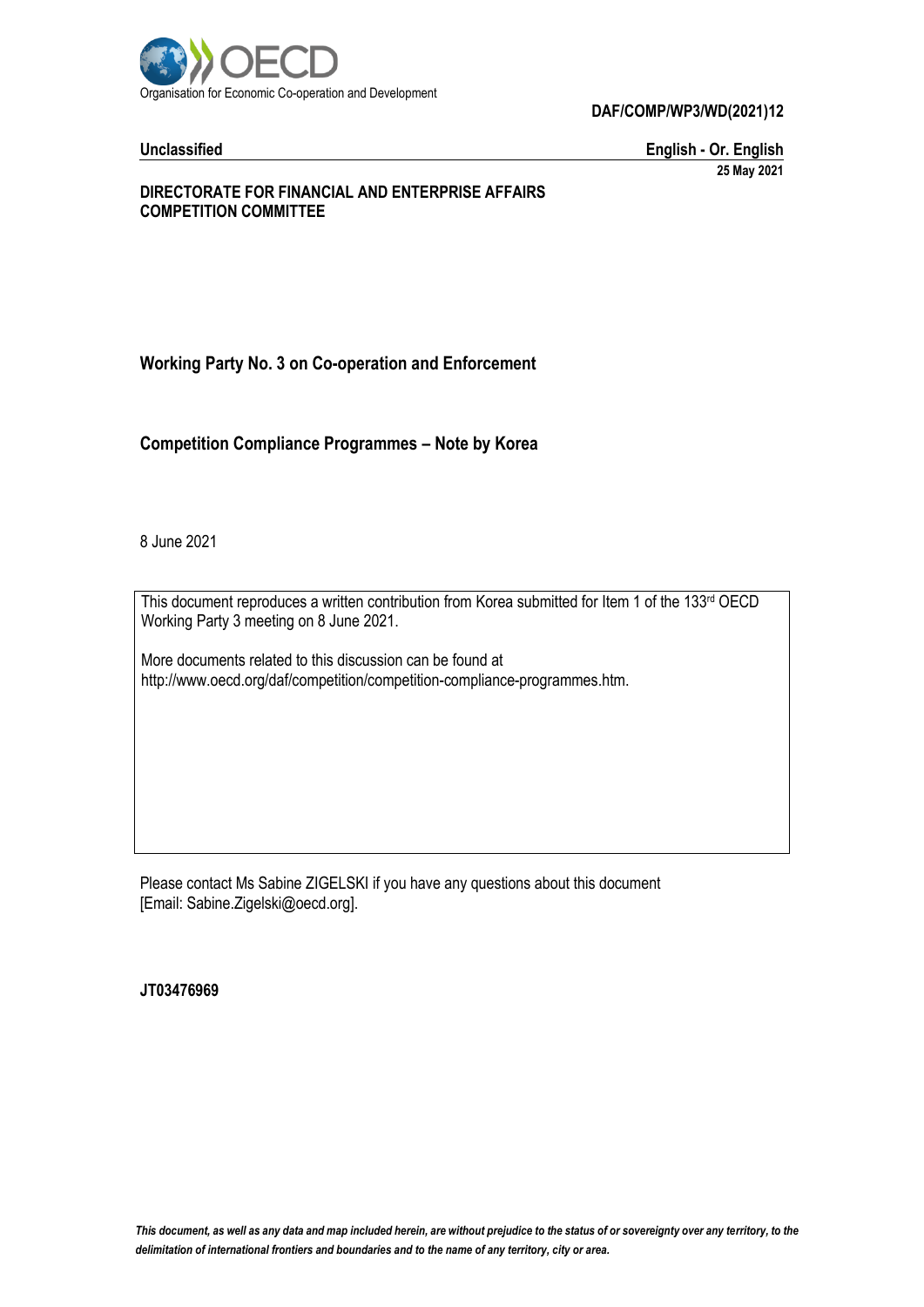# *Korea*

#### **1. Overview of Fair Trade Compliance Program**

1. The KFTC Compliance Program (hereinafter referred to as "CP"), helps companies to mitigate the risk of violations of the law, and enhance the corporate image by securing consumer trust through compliance management. And if growing number of companies participate CPs in a exemplary manner, society as a whole can reduce social and administrative costs caused by antitrust violations.

2. Recognizing this, the KFTC has been operating CPs since 2001 to create and promote a culture of voluntary compliance with laws and regulations administered by the KFTC.

3. Under the "Rules on Operation of Fair Trade Compliance Programs, Offering of Incentives, ETC." (hereinafter referred to as the "Rules on Operation of CPs"), the term CP means an "internal compliance system for education, training, supervision, etc., that is established and operated by an enterprise itself in order to comply with fair-trade-related statutes"<sup>1</sup>. It stipulates that companies must meet eight requirements<sup>2</sup> in order to be recognized as having adopted CPs.

4. These eight requirements are described in a comprehensive and abstract manner, since companies must autonomously design and operate CPs depending on their own managerial environment rather than following the directions of the KFTC.

5. In order to promote the introduction and effective operation of CPs, the KFTC operates the CP rating system that evaluates companies operating CPs. When companies voluntarily apply for the CP rating evaluation, the KFTC provides various incentives according to the evaluation results. The KFTC also hosts the CP Forum, and shares best practices on CPs as well as distributing the CP manuals.

### **2. Operation of Fair Trade Compliance Program**

#### **2.1. History**

6. In January 2001, the KFTC imparted the benefits of CPs to the business community. In March of the same year, the business community led the launch of the Fair Trade Self-compliance Committee (led by Chairperson of the Korea Chamber of Commerce), and five rounds of working-level meetings and public hearings were held. On July 5, 2001, the KFTC promulgated the Code of Conduct, and encouraged companies to

 $\overline{a}$ 

 $<sup>1</sup>$  This term was defined for the first time in the "Rules on Operation of Fair Trade Compliance</sup> Programs, Offering Incentives, Etc." enacted on October 24, 2008 (Fair Trade Commission Notification No. 2008-17) and has been maintained until now.

<sup>&</sup>lt;sup>2</sup> The eight requirements for adopting CPs are as follows:  $(1)$  Preparation and enforcement of criteria and procedures for CPs,  $(2)$  CEO's commitment to and support for compliance,  $(3)$  Appointment of the Compliance Officer in charge of CP operation, ④ Development and use of the Compliance Manual,  $(5)$  Implementation of continuous and systematic compliance training,  $(6)$  Establishment of an internal monitoring system,  $(7)$  Sanctions on employees violating antitrust laws,  $(8)$ Effectiveness evaluation and measures for improvement.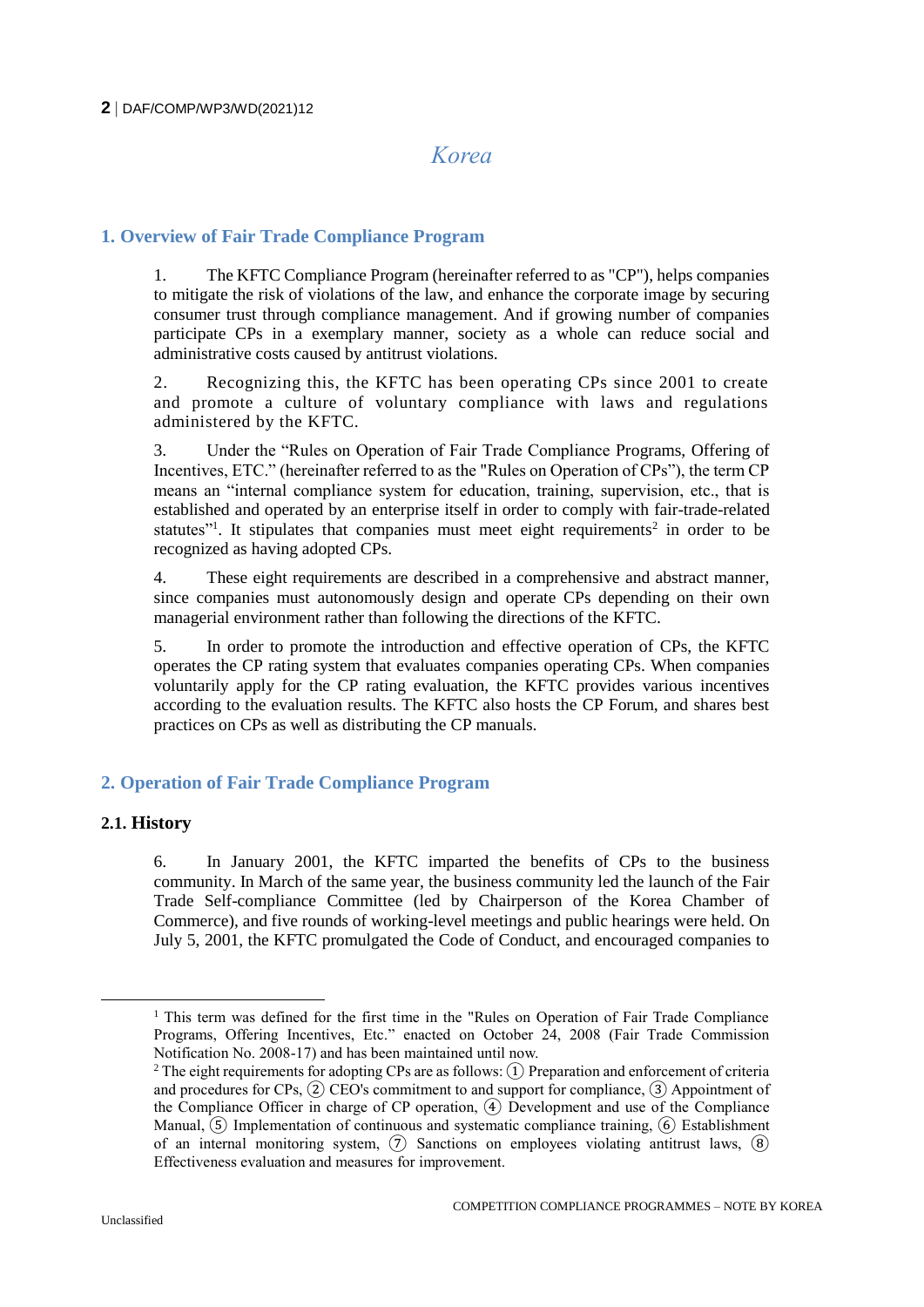adopt and operate CPs so that a culture of voluntary compliance can quickly take root and spread.

7. At that time, it was able to launch CPs in a swift manner because there was a consensus between the business community and the government that the market relying solely on the government's law enforcement incurs considerable social costs including administrative costs for the government and administrative fines and litigation costs for companies, and that the companies should respond to the growing demand for fair transactions around the world.

8. Since 2002, the KFTC had incentivized companies with high ratings by granting reduction in administrative fines, and exemption from accusations or obligation to publish their past records of antitrust violation. But some companies introduced CPs in a perfunctory manner just for the incentives. To prevent companies from operating CPs in such a perfunctory manner, the KFTC introduced the CP rating system in 2006 to offer different incentives based on their ratings.

9. In October 2008, the KFTC improved and integrated provisions on incentives scattered across the "Public Notification on Detailed Guidelines for Imposition of Penalty Surcharges" (hereinafter referred to as the "Public Notification on Penalty Surcharges'') and "Operational Guidelines for Publishing Notices of Corrective Orders Issued by Fair Trade Commission" (hereinafter referred to as the "Guidelines for Publishing Notices'') by setting out the "Rules on Operation of CPs."

10. In March 2010, in order to strengthen the fairness and credibility of the rating agencies, the rating agency was changed from the Korea Fair Competition Federation, a private organization, to the Korea Fair Trade Mediation Agency, a public organization.

11. In June 2011, rating categories were integrated and adjusted to relieve the burden of companies and to encourage small and medium-sized companies to apply for the CP rating evaluation. In July 2013, in order to secure the credibility of the rating results, the system was revised to prevent companies with past records of antitrust violations for the last 2 years from applying for the CP rating evaluation.

12. In addition, as there was a criticism that companies took advantage of CPs for reduction in administrative fines without a legal basis, the KFTC revised the "Public Notification on Penalty Surcharges" to abolish it.

13. In 2017, as the criticism that the principle of benefit assessment should be applied to the rating system, the KFTC decided that companies pay the cost of the CP rating evaluation while small and mid-sized business are exempted from all or part of the burden.

14. In 2019, to promote the CP system, the KFTC removed a provision that prevented companies who have violated the law in the past from applying for the CP evaluation, overhauled the evaluation procedure and ratings system and introduced a provision that exempts companies with the highest rating (AAA) from the order to publish the fact that a company received corrective order.

#### **2.2. CP Rating Evaluation**

15. In the initial stage of operation of the CP, the KFTC provided incentives such as a reduction of fines simply for adopting a CP. However, some companies were negligent in the conscientious operation of the CP, only seeking for incentives. To prevent such malpractices and drive effective operation of the CP, the KFTC introduced a CP rating evaluation system that provides different incentives depending on performance in the operation of CP.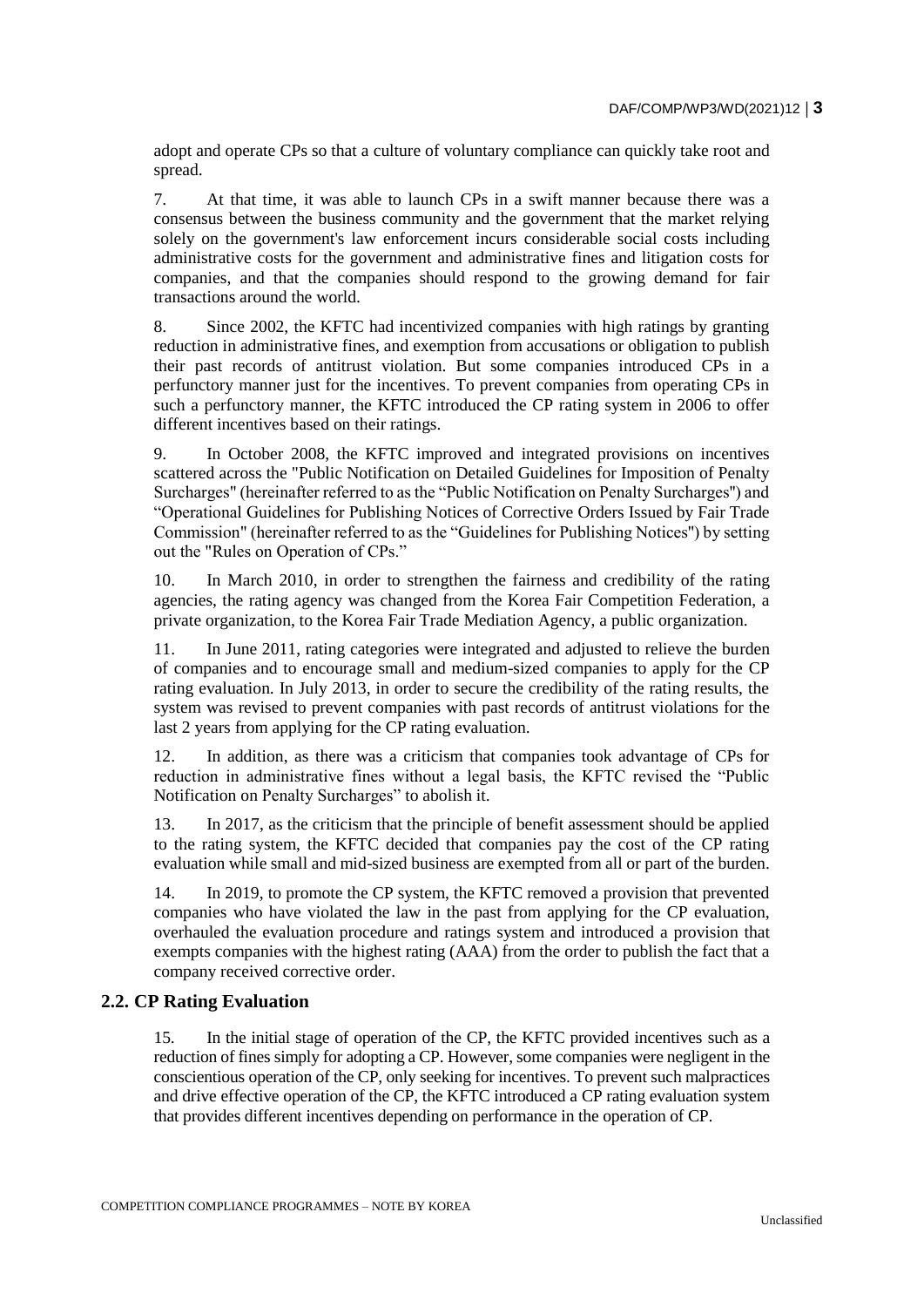16. The rating evaluation system provides six levels<sup>3</sup> of ratings for companies that have adopted a CP for more than a year, depending on the following factors:  $\Omega$  clarification of the willingness and policy for self-compliance by the CEO;  $(2)$  personnel and budget assistance from the executives, including appointment of a compliance officer  $\overline{3}$ publication and distribution of self-compliance booklets;  $\widehat{A}$  education and training on CP;  $\tilde{S}$  operation of a monitoring system for self-compliance  $\tilde{G}$  sanctions against executives and employees violating laws and operating an incentive system and  $(\overline{7})$  evaluation and improvement of CP operation.

17. Companies that receive a rating of A or higher on a rating evaluation will be given incentives such as exemption from ex officio investigation, reduction and exemption of publication order and grant of a certification.

18. However, the KFTC may suspend or exempt assignment of ratings for companies at risk of hampering fairness and credibility of CP system, among those with a rating of A or higher, such as companies that are currently under investigation for violation of competition law, until the relevant violation is resolved. If a company whose rating has been assessed were subject to KFTC's regulation (accusation or imposition of a fine) for violation of competition law, its rating will be adjusted downward by one rating in case of an accusation and by two ratings in case of an imposition of a fine.

19. In 2006, a total of 60 companies applied for a CP rating evaluation. From 2007 to 2012, around 40 to 50 companies applied for an evaluation each year; however, the number has decreased to around 10 recently. In 2020, a total of 7 companies applied for a CP rating evaluation and a rating of "AAA", "AA", and "A" was assigned to one company respectively.

**Table 1. The number of companies applied for CP evaluation and the number of companies that received a CP rating of A or higher**

| Year | Number of applied companies | Ratings |                |    |
|------|-----------------------------|---------|----------------|----|
|      |                             | AAA     | AA             | A  |
| 2006 | 60                          | -       | 6              | 17 |
| 2007 | 41                          | ۰       | $\overline{2}$ | 17 |
| 2008 | 53                          | -       | 2              | 22 |
| 2009 | 54                          | ۰       | 6              | 21 |
| 2010 | 44                          | ۰       | 7              | 22 |
| 2011 | 37                          | ۰       |                | 11 |
| 2012 | 39                          | -       | 4              | 23 |
| 2013 | 14                          | ۰       | 3              | 6  |
| 2014 | 18                          | -       | 5              | 5  |
| 2015 | 15                          | ۰       | 5              | 4  |
| 2016 | $\overline{9}$              | ۰       | 3              | 5  |
| 2017 | 18                          | -       | 5              | 10 |
| 2018 | 11                          | ۰       | ⇁              | 3  |
| 2019 | 5                           |         |                | 3  |
| 2020 | ⇁                           |         |                |    |

20. In October 2019, the KFTC amended the Rules on Operation of CPs. With the amendment, the KFTC removed restrictions that prevented companies who have violated the law in the past from applying for a CP evaluation, overhauled the evaluation procedure and ratings system and increased incentives by, for instance, adopting an exemption from the order to publish the fact that a company received a corrective order.

<sup>3</sup> AAA(Outstanding), AA(Good), A(Fairly Good), B(Intermediate), C(Poor), D(Very Poor)